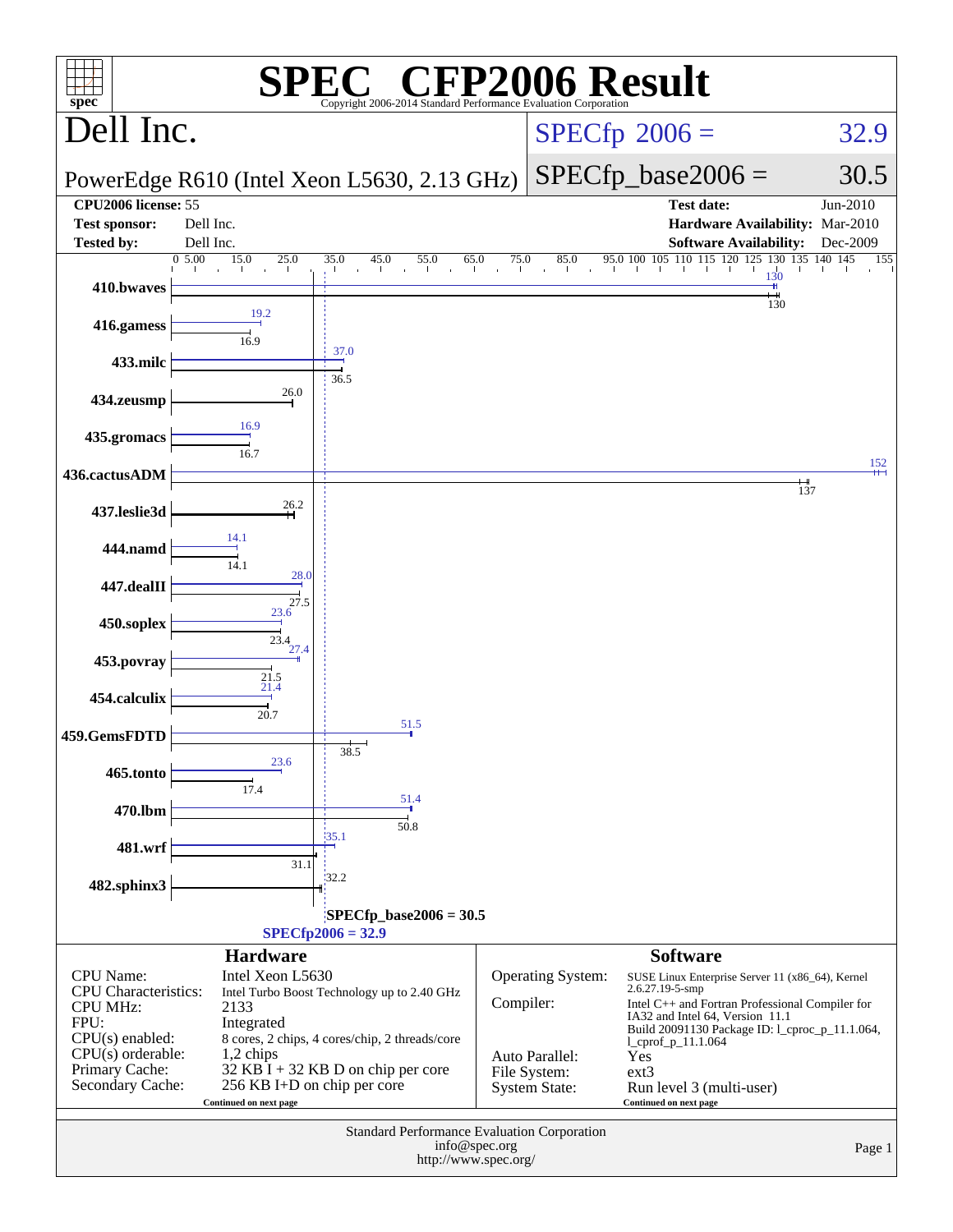| <b>SPEC CFP2006 Result</b><br>┱┪<br>$spec^*$<br>Copyright 2006-2014 Standard Performance Evaluation Corporation |                |              |                                                |       |                |       |                                                                |              |                |              |                |              |
|-----------------------------------------------------------------------------------------------------------------|----------------|--------------|------------------------------------------------|-------|----------------|-------|----------------------------------------------------------------|--------------|----------------|--------------|----------------|--------------|
| Dell Inc.<br>$SPECfp2006 =$                                                                                     |                |              |                                                |       |                |       |                                                                | 32.9         |                |              |                |              |
| $SPECfp\_base2006 =$<br>PowerEdge R610 (Intel Xeon L5630, 2.13 GHz)                                             |                |              |                                                |       |                |       |                                                                |              | 30.5           |              |                |              |
| <b>CPU2006</b> license: 55                                                                                      |                |              |                                                |       |                |       | <b>Test date:</b>                                              |              |                | $Jun-2010$   |                |              |
| Dell Inc.<br>Hardware Availability: Mar-2010<br><b>Test sponsor:</b>                                            |                |              |                                                |       |                |       |                                                                |              |                |              |                |              |
| Dell Inc.<br><b>Tested by:</b><br><b>Software Availability:</b><br>Dec-2009<br>12 MB I+D on chip per chip       |                |              |                                                |       |                |       |                                                                |              |                |              |                |              |
| L3 Cache:<br>Other Cache:                                                                                       |                | None         |                                                |       |                |       | <b>Base Pointers:</b><br>64-bit<br>Peak Pointers:<br>32/64-bit |              |                |              |                |              |
| Memory:                                                                                                         |                |              | 48 GB (12 x 4 GB DDR3-1333 DR RDIMM, CL9, ECC, |       |                |       | Other Software:<br>None                                        |              |                |              |                |              |
| downclocked to 1066 MHz)<br>Disk Subsystem:<br>1 x 146 GB 15000 RPM SAS<br>Other Hardware:<br>None              |                |              |                                                |       |                |       |                                                                |              |                |              |                |              |
| <b>Results Table</b>                                                                                            |                |              |                                                |       |                |       |                                                                |              |                |              |                |              |
|                                                                                                                 |                |              | <b>Base</b>                                    |       |                |       | <b>Peak</b>                                                    |              |                |              |                |              |
| <b>Benchmark</b>                                                                                                | <b>Seconds</b> | <b>Ratio</b> | <b>Seconds</b>                                 | Ratio | <b>Seconds</b> | Ratio | <b>Seconds</b>                                                 | <b>Ratio</b> | <b>Seconds</b> | <b>Ratio</b> | <b>Seconds</b> | <b>Ratio</b> |
| 410.bwayes                                                                                                      | 106            | 128          | 105                                            | 130   | 104            | 131   | 105                                                            | 130          | 105            | 129          | 105            | <b>130</b>   |
| 416.gamess                                                                                                      | 1158           | 16.9         | 1161                                           | 16.9  | 1162           | 16.8  | 1020                                                           | 19.2         | <b>1020</b>    | 19.2         | 1020           | 19.2         |
| 433.milc                                                                                                        | 251            | 36.5         | 252                                            | 36.5  | 251            | 36.6  | 249                                                            | 36.9         | 248            | 37.0         | 248            | 37.0         |
| 434.zeusmp                                                                                                      | 351            | 26.0         | 351                                            | 26.0  | 351            | 25.9  | 351                                                            | 26.0         | 351            | 26.0         | 351            | 25.9         |
| 435.gromacs                                                                                                     | 428            | 16.7         | 428                                            | 16.7  | 428            | 16.7  | 423                                                            | 16.9         | 423            | <b>16.9</b>  | 423            | 16.9         |
| 436.cactusADM                                                                                                   | 87.3           | 137          | 88.5                                           | 135   | 87.5           | 137   | 79.1                                                           | 151          | 78.7           | 152          | 77.9           | 153          |
| 437.leslie3d                                                                                                    | 357            | 26.3         | 378                                            | 24.9  | 359            | 26.2  | 357                                                            | 26.3         | 378            | 24.9         | 359            | 26.2         |
| 444.namd                                                                                                        | 566            | 14.2         | 567                                            | 14.1  | 567            | 14.1  | 570                                                            | 14.1         | 570            | 14.1         | 570            | 14.1         |
| 447.dealII                                                                                                      | 416            | 27.5         | 416                                            | 27.5  | 416            | 27.5  | 408                                                            | 28.0         | 408            | 28.0         | 408            | 28.0         |
| $450$ .soplex                                                                                                   | 357            | 23.4         | 357                                            | 23.4  | 357            | 23.3  | 353                                                            | 23.6         | 353            | 23.6         | 353            | 23.6         |
| 453.povray                                                                                                      | 248            | 21.5         | 249                                            | 21.4  | 248            | 21.5  | 194                                                            | 27.4         | 194            | 27.4         | 196            | 27.2         |
| 454.calculix                                                                                                    | 398            | 20.7         | 400                                            | 20.6  | 397            | 20.8  | 385                                                            | 21.4         | 385            | 21.4         | 385            | 21.4         |
| 459.GemsFDTD                                                                                                    | 253            | 42.0         | 276                                            | 38.5  | 276            | 38.4  | 206                                                            | 51.6         | 207            | 51.3         | 206            | 51.5         |
| 465.tonto                                                                                                       | 565            | 17.4         | 565                                            | 17.4  | 565            | 17.4  | 416                                                            | 23.6         | 417            | 23.6         | 417            | 23.6         |
| 470.1bm                                                                                                         | 270            | 50.8         | 271                                            | 50.7  | 270            | 50.8  | 266                                                            | 51.6         | 268            | 51.3         | 267            | 51.4         |
| 481.wrf                                                                                                         | 360            | 31.1         | 359                                            | 31.1  | 360            | 31.0  | 318                                                            | 35.1         | 318            | 35.1         | 318            | <u>35.1</u>  |
| 482.sphinx3                                                                                                     | 606            | 32.2         | 606                                            | 32.2  | 611            | 31.9  | 606                                                            | 32.2         | 606            | 32.2         | 611            | 31.9         |
| Results appear in the order in which they were run. Bold underlined text indicates a median measurement.        |                |              |                                                |       |                |       |                                                                |              |                |              |                |              |

#### **[Operating System Notes](http://www.spec.org/auto/cpu2006/Docs/result-fields.html#OperatingSystemNotes)**

'ulimit -s unlimited' was used to set the stacksize to unlimited prior to run

#### **[Platform Notes](http://www.spec.org/auto/cpu2006/Docs/result-fields.html#PlatformNotes)**

 BIOS Settings: Power Management = Maximum Performance (Default = Active Power Controller) Data Reuse = Disabled (Default = Enabled)

#### **[General Notes](http://www.spec.org/auto/cpu2006/Docs/result-fields.html#GeneralNotes)**

 Binaries were compiled on SLES 10 with Binutils 2.18.50.0.7.20080502 OMP\_NUM\_THREADS set to number of cores KMP\_AFFINITY set to granularity=fine, scatter<br>Continued on next page

> Standard Performance Evaluation Corporation [info@spec.org](mailto:info@spec.org) <http://www.spec.org/>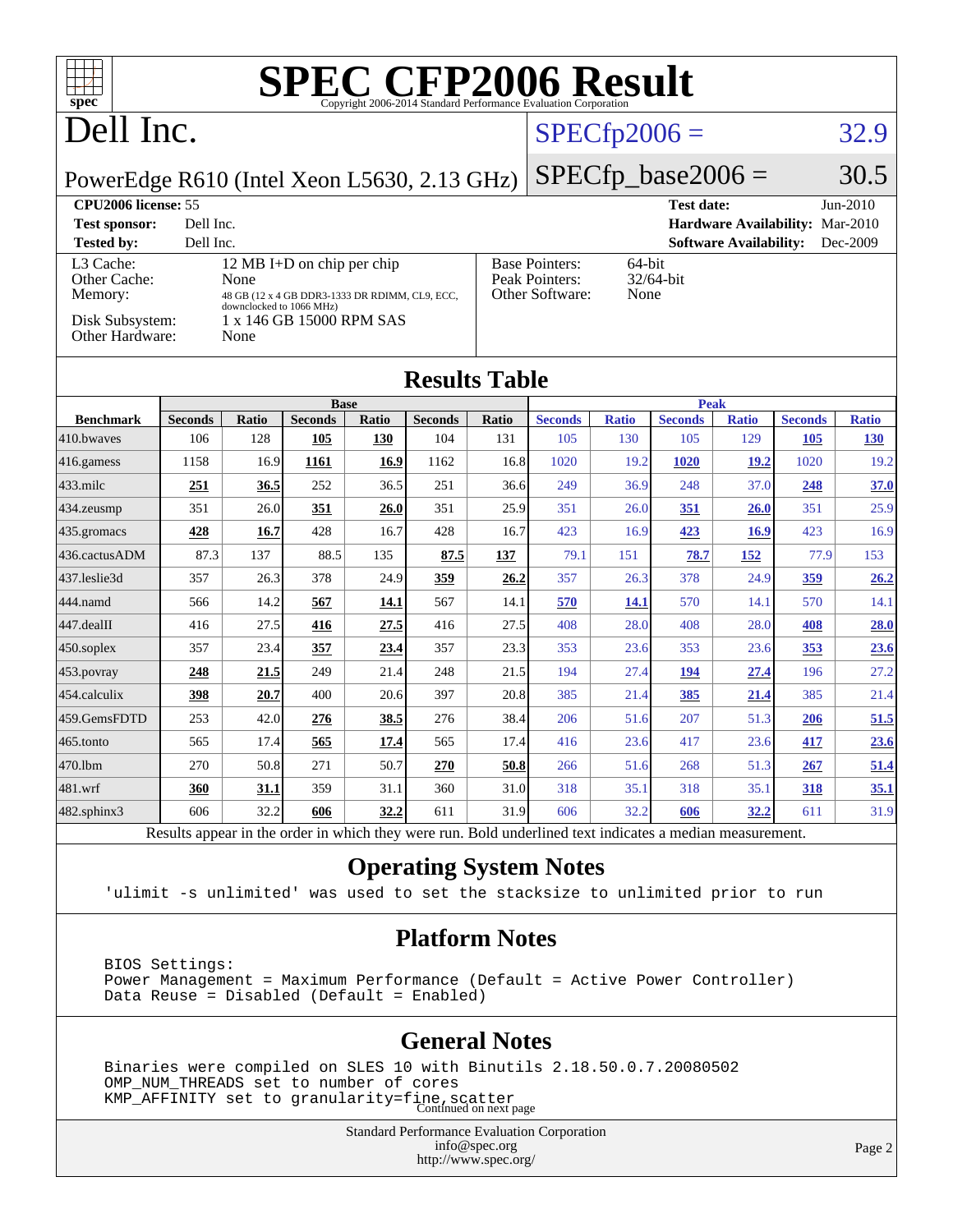

# **[SPEC CFP2006 Result](http://www.spec.org/auto/cpu2006/Docs/result-fields.html#SPECCFP2006Result)**

## Dell Inc.

 $SPECTp2006 = 32.9$ 

PowerEdge R610 (Intel Xeon L5630, 2.13 GHz)  $SPECTp\_base2006 = 30.5$ 

**[CPU2006 license:](http://www.spec.org/auto/cpu2006/Docs/result-fields.html#CPU2006license)** 55 **[Test date:](http://www.spec.org/auto/cpu2006/Docs/result-fields.html#Testdate)** Jun-2010 **[Test sponsor:](http://www.spec.org/auto/cpu2006/Docs/result-fields.html#Testsponsor)** Dell Inc. **[Hardware Availability:](http://www.spec.org/auto/cpu2006/Docs/result-fields.html#HardwareAvailability)** Mar-2010 **[Tested by:](http://www.spec.org/auto/cpu2006/Docs/result-fields.html#Testedby)** Dell Inc. **[Software Availability:](http://www.spec.org/auto/cpu2006/Docs/result-fields.html#SoftwareAvailability)** Dec-2009

#### **[General Notes \(Continued\)](http://www.spec.org/auto/cpu2006/Docs/result-fields.html#GeneralNotes)**

 KMP\_STACKSIZE set to 200M The Dell PowerEdge R610 and the Bull NovaScale R440 F2 models are electronically equivalent. The results have been measured on a Dell PowerEdge R610 model.

#### **[Base Compiler Invocation](http://www.spec.org/auto/cpu2006/Docs/result-fields.html#BaseCompilerInvocation)**

 $C$  benchmarks:<br>icc  $-m64$ 

[C++ benchmarks:](http://www.spec.org/auto/cpu2006/Docs/result-fields.html#CXXbenchmarks) [icpc -m64](http://www.spec.org/cpu2006/results/res2010q3/cpu2006-20100702-12142.flags.html#user_CXXbase_intel_icpc_64bit_bedb90c1146cab66620883ef4f41a67e)

[Fortran benchmarks](http://www.spec.org/auto/cpu2006/Docs/result-fields.html#Fortranbenchmarks): [ifort -m64](http://www.spec.org/cpu2006/results/res2010q3/cpu2006-20100702-12142.flags.html#user_FCbase_intel_ifort_64bit_ee9d0fb25645d0210d97eb0527dcc06e)

[Benchmarks using both Fortran and C](http://www.spec.org/auto/cpu2006/Docs/result-fields.html#BenchmarksusingbothFortranandC): [icc -m64](http://www.spec.org/cpu2006/results/res2010q3/cpu2006-20100702-12142.flags.html#user_CC_FCbase_intel_icc_64bit_0b7121f5ab7cfabee23d88897260401c) [ifort -m64](http://www.spec.org/cpu2006/results/res2010q3/cpu2006-20100702-12142.flags.html#user_CC_FCbase_intel_ifort_64bit_ee9d0fb25645d0210d97eb0527dcc06e)

#### **[Base Portability Flags](http://www.spec.org/auto/cpu2006/Docs/result-fields.html#BasePortabilityFlags)**

| 410.bwaves: -DSPEC CPU LP64                  |                                                                |
|----------------------------------------------|----------------------------------------------------------------|
| 416.gamess: - DSPEC_CPU_LP64                 |                                                                |
| 433.milc: -DSPEC CPU LP64                    |                                                                |
| 434.zeusmp: -DSPEC_CPU_LP64                  |                                                                |
| 435.gromacs: -DSPEC_CPU_LP64 -nofor_main     |                                                                |
| 436.cactusADM: - DSPEC CPU LP64 - nofor main |                                                                |
| 437.leslie3d: -DSPEC CPU LP64                |                                                                |
| 444.namd: -DSPEC CPU LP64                    |                                                                |
| 447.dealII: -DSPEC CPU LP64                  |                                                                |
| 450.soplex: -DSPEC_CPU_LP64                  |                                                                |
| 453.povray: -DSPEC_CPU_LP64                  |                                                                |
| 454.calculix: -DSPEC CPU LP64 -nofor main    |                                                                |
| 459. GemsFDTD: - DSPEC CPU LP64              |                                                                |
| 465.tonto: - DSPEC CPU LP64                  |                                                                |
| 470.1bm: - DSPEC CPU LP64                    |                                                                |
|                                              | 481.wrf: -DSPEC CPU_LP64 -DSPEC_CPU_CASE_FLAG -DSPEC_CPU_LINUX |
| 482.sphinx3: -DSPEC_CPU_LP64                 |                                                                |

### **[Base Optimization Flags](http://www.spec.org/auto/cpu2006/Docs/result-fields.html#BaseOptimizationFlags)**

[C benchmarks](http://www.spec.org/auto/cpu2006/Docs/result-fields.html#Cbenchmarks): [-xSSE4.2](http://www.spec.org/cpu2006/results/res2010q3/cpu2006-20100702-12142.flags.html#user_CCbase_f-xSSE42_f91528193cf0b216347adb8b939d4107) [-ipo](http://www.spec.org/cpu2006/results/res2010q3/cpu2006-20100702-12142.flags.html#user_CCbase_f-ipo) [-O3](http://www.spec.org/cpu2006/results/res2010q3/cpu2006-20100702-12142.flags.html#user_CCbase_f-O3) [-no-prec-div](http://www.spec.org/cpu2006/results/res2010q3/cpu2006-20100702-12142.flags.html#user_CCbase_f-no-prec-div) [-static](http://www.spec.org/cpu2006/results/res2010q3/cpu2006-20100702-12142.flags.html#user_CCbase_f-static) [-parallel](http://www.spec.org/cpu2006/results/res2010q3/cpu2006-20100702-12142.flags.html#user_CCbase_f-parallel) [-opt-prefetch](http://www.spec.org/cpu2006/results/res2010q3/cpu2006-20100702-12142.flags.html#user_CCbase_f-opt-prefetch) [C++ benchmarks:](http://www.spec.org/auto/cpu2006/Docs/result-fields.html#CXXbenchmarks) [-xSSE4.2](http://www.spec.org/cpu2006/results/res2010q3/cpu2006-20100702-12142.flags.html#user_CXXbase_f-xSSE42_f91528193cf0b216347adb8b939d4107) [-ipo](http://www.spec.org/cpu2006/results/res2010q3/cpu2006-20100702-12142.flags.html#user_CXXbase_f-ipo) [-O3](http://www.spec.org/cpu2006/results/res2010q3/cpu2006-20100702-12142.flags.html#user_CXXbase_f-O3) [-no-prec-div](http://www.spec.org/cpu2006/results/res2010q3/cpu2006-20100702-12142.flags.html#user_CXXbase_f-no-prec-div) [-static](http://www.spec.org/cpu2006/results/res2010q3/cpu2006-20100702-12142.flags.html#user_CXXbase_f-static) [-parallel](http://www.spec.org/cpu2006/results/res2010q3/cpu2006-20100702-12142.flags.html#user_CXXbase_f-parallel) [-opt-prefetch](http://www.spec.org/cpu2006/results/res2010q3/cpu2006-20100702-12142.flags.html#user_CXXbase_f-opt-prefetch) Continued on next page

> Standard Performance Evaluation Corporation [info@spec.org](mailto:info@spec.org) <http://www.spec.org/>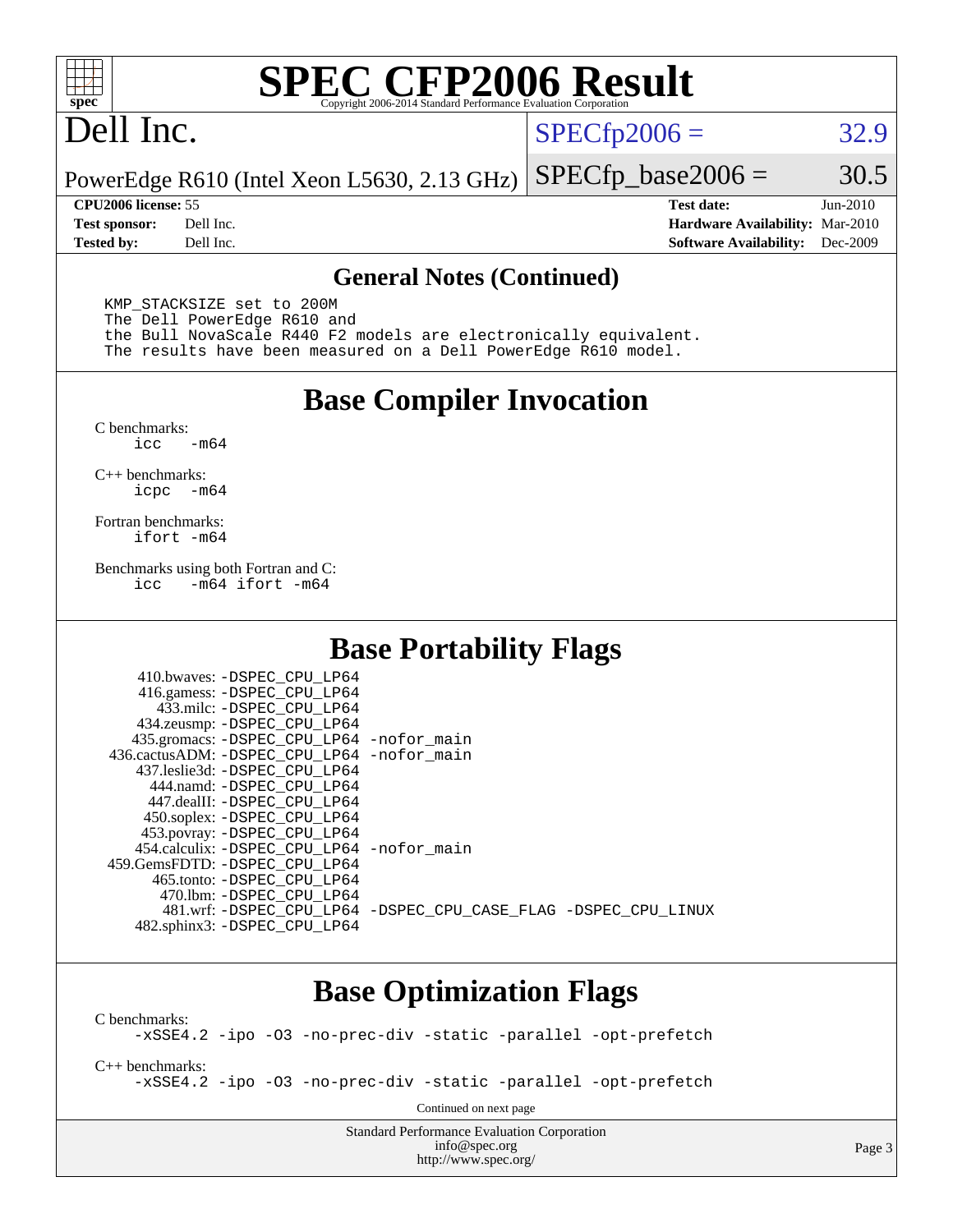# **[SPEC CFP2006 Result](http://www.spec.org/auto/cpu2006/Docs/result-fields.html#SPECCFP2006Result)**

# Dell Inc.

 $SPECfp2006 = 32.9$  $SPECfp2006 = 32.9$ 

PowerEdge R610 (Intel Xeon L5630, 2.13 GHz)  $SPECTp\_base2006 = 30.5$ 

**[CPU2006 license:](http://www.spec.org/auto/cpu2006/Docs/result-fields.html#CPU2006license)** 55 **[Test date:](http://www.spec.org/auto/cpu2006/Docs/result-fields.html#Testdate)** Jun-2010 **[Test sponsor:](http://www.spec.org/auto/cpu2006/Docs/result-fields.html#Testsponsor)** Dell Inc. **[Hardware Availability:](http://www.spec.org/auto/cpu2006/Docs/result-fields.html#HardwareAvailability)** Mar-2010 **[Tested by:](http://www.spec.org/auto/cpu2006/Docs/result-fields.html#Testedby)** Dell Inc. **[Software Availability:](http://www.spec.org/auto/cpu2006/Docs/result-fields.html#SoftwareAvailability)** Dec-2009

## **[Base Optimization Flags \(Continued\)](http://www.spec.org/auto/cpu2006/Docs/result-fields.html#BaseOptimizationFlags)**

[Fortran benchmarks](http://www.spec.org/auto/cpu2006/Docs/result-fields.html#Fortranbenchmarks): [-xSSE4.2](http://www.spec.org/cpu2006/results/res2010q3/cpu2006-20100702-12142.flags.html#user_FCbase_f-xSSE42_f91528193cf0b216347adb8b939d4107) [-ipo](http://www.spec.org/cpu2006/results/res2010q3/cpu2006-20100702-12142.flags.html#user_FCbase_f-ipo) [-O3](http://www.spec.org/cpu2006/results/res2010q3/cpu2006-20100702-12142.flags.html#user_FCbase_f-O3) [-no-prec-div](http://www.spec.org/cpu2006/results/res2010q3/cpu2006-20100702-12142.flags.html#user_FCbase_f-no-prec-div) [-static](http://www.spec.org/cpu2006/results/res2010q3/cpu2006-20100702-12142.flags.html#user_FCbase_f-static) [-parallel](http://www.spec.org/cpu2006/results/res2010q3/cpu2006-20100702-12142.flags.html#user_FCbase_f-parallel) [-opt-prefetch](http://www.spec.org/cpu2006/results/res2010q3/cpu2006-20100702-12142.flags.html#user_FCbase_f-opt-prefetch)

[Benchmarks using both Fortran and C](http://www.spec.org/auto/cpu2006/Docs/result-fields.html#BenchmarksusingbothFortranandC): [-xSSE4.2](http://www.spec.org/cpu2006/results/res2010q3/cpu2006-20100702-12142.flags.html#user_CC_FCbase_f-xSSE42_f91528193cf0b216347adb8b939d4107) [-ipo](http://www.spec.org/cpu2006/results/res2010q3/cpu2006-20100702-12142.flags.html#user_CC_FCbase_f-ipo) [-O3](http://www.spec.org/cpu2006/results/res2010q3/cpu2006-20100702-12142.flags.html#user_CC_FCbase_f-O3) [-no-prec-div](http://www.spec.org/cpu2006/results/res2010q3/cpu2006-20100702-12142.flags.html#user_CC_FCbase_f-no-prec-div) [-static](http://www.spec.org/cpu2006/results/res2010q3/cpu2006-20100702-12142.flags.html#user_CC_FCbase_f-static) [-parallel](http://www.spec.org/cpu2006/results/res2010q3/cpu2006-20100702-12142.flags.html#user_CC_FCbase_f-parallel) [-opt-prefetch](http://www.spec.org/cpu2006/results/res2010q3/cpu2006-20100702-12142.flags.html#user_CC_FCbase_f-opt-prefetch)

**[Peak Compiler Invocation](http://www.spec.org/auto/cpu2006/Docs/result-fields.html#PeakCompilerInvocation)**

[C benchmarks](http://www.spec.org/auto/cpu2006/Docs/result-fields.html#Cbenchmarks):  $icc$   $-m64$ 

[C++ benchmarks:](http://www.spec.org/auto/cpu2006/Docs/result-fields.html#CXXbenchmarks) [icpc -m64](http://www.spec.org/cpu2006/results/res2010q3/cpu2006-20100702-12142.flags.html#user_CXXpeak_intel_icpc_64bit_bedb90c1146cab66620883ef4f41a67e)

[Fortran benchmarks](http://www.spec.org/auto/cpu2006/Docs/result-fields.html#Fortranbenchmarks): [ifort -m64](http://www.spec.org/cpu2006/results/res2010q3/cpu2006-20100702-12142.flags.html#user_FCpeak_intel_ifort_64bit_ee9d0fb25645d0210d97eb0527dcc06e)

[Benchmarks using both Fortran and C](http://www.spec.org/auto/cpu2006/Docs/result-fields.html#BenchmarksusingbothFortranandC): [icc -m64](http://www.spec.org/cpu2006/results/res2010q3/cpu2006-20100702-12142.flags.html#user_CC_FCpeak_intel_icc_64bit_0b7121f5ab7cfabee23d88897260401c) [ifort -m64](http://www.spec.org/cpu2006/results/res2010q3/cpu2006-20100702-12142.flags.html#user_CC_FCpeak_intel_ifort_64bit_ee9d0fb25645d0210d97eb0527dcc06e)

### **[Peak Portability Flags](http://www.spec.org/auto/cpu2006/Docs/result-fields.html#PeakPortabilityFlags)**

Same as Base Portability Flags

### **[Peak Optimization Flags](http://www.spec.org/auto/cpu2006/Docs/result-fields.html#PeakOptimizationFlags)**

[C benchmarks](http://www.spec.org/auto/cpu2006/Docs/result-fields.html#Cbenchmarks):

 $433.\text{mile: } -x\text{SSE4}.2(\text{pass 2}) -\text{prof-gen}(\text{pass 1}) - \text{ipo}(\text{pass 2}) -\text{O3}(\text{pass 2})$ [-no-prec-div](http://www.spec.org/cpu2006/results/res2010q3/cpu2006-20100702-12142.flags.html#user_peakPASS2_CFLAGSPASS2_LDFLAGS433_milc_f-no-prec-div)(pass 2) [-static](http://www.spec.org/cpu2006/results/res2010q3/cpu2006-20100702-12142.flags.html#user_peakPASS2_CFLAGSPASS2_LDFLAGS433_milc_f-static)(pass 2) [-prof-use](http://www.spec.org/cpu2006/results/res2010q3/cpu2006-20100702-12142.flags.html#user_peakPASS2_CFLAGSPASS2_LDFLAGS433_milc_prof_use_bccf7792157ff70d64e32fe3e1250b55)(pass 2) [-ansi-alias](http://www.spec.org/cpu2006/results/res2010q3/cpu2006-20100702-12142.flags.html#user_peakOPTIMIZE433_milc_f-ansi-alias)

 470.lbm: [-xSSE4.2](http://www.spec.org/cpu2006/results/res2010q3/cpu2006-20100702-12142.flags.html#user_peakPASS2_CFLAGSPASS2_LDFLAGS470_lbm_f-xSSE42_f91528193cf0b216347adb8b939d4107)(pass 2) [-prof-gen](http://www.spec.org/cpu2006/results/res2010q3/cpu2006-20100702-12142.flags.html#user_peakPASS1_CFLAGSPASS1_LDFLAGS470_lbm_prof_gen_e43856698f6ca7b7e442dfd80e94a8fc)(pass 1) [-ipo](http://www.spec.org/cpu2006/results/res2010q3/cpu2006-20100702-12142.flags.html#user_peakPASS2_CFLAGSPASS2_LDFLAGS470_lbm_f-ipo)(pass 2) [-O3](http://www.spec.org/cpu2006/results/res2010q3/cpu2006-20100702-12142.flags.html#user_peakPASS2_CFLAGSPASS2_LDFLAGS470_lbm_f-O3)(pass 2) [-no-prec-div](http://www.spec.org/cpu2006/results/res2010q3/cpu2006-20100702-12142.flags.html#user_peakPASS2_CFLAGSPASS2_LDFLAGS470_lbm_f-no-prec-div)(pass 2) [-static](http://www.spec.org/cpu2006/results/res2010q3/cpu2006-20100702-12142.flags.html#user_peakPASS2_CFLAGSPASS2_LDFLAGS470_lbm_f-static)(pass 2) [-prof-use](http://www.spec.org/cpu2006/results/res2010q3/cpu2006-20100702-12142.flags.html#user_peakPASS2_CFLAGSPASS2_LDFLAGS470_lbm_prof_use_bccf7792157ff70d64e32fe3e1250b55)(pass 2) [-parallel](http://www.spec.org/cpu2006/results/res2010q3/cpu2006-20100702-12142.flags.html#user_peakOPTIMIZE470_lbm_f-parallel) [-ansi-alias](http://www.spec.org/cpu2006/results/res2010q3/cpu2006-20100702-12142.flags.html#user_peakOPTIMIZE470_lbm_f-ansi-alias) [-auto-ilp32](http://www.spec.org/cpu2006/results/res2010q3/cpu2006-20100702-12142.flags.html#user_peakCOPTIMIZE470_lbm_f-auto-ilp32)

 $482$ .sphinx3: basepeak = yes

[C++ benchmarks:](http://www.spec.org/auto/cpu2006/Docs/result-fields.html#CXXbenchmarks)

 444.namd: [-xSSE4.2](http://www.spec.org/cpu2006/results/res2010q3/cpu2006-20100702-12142.flags.html#user_peakPASS2_CXXFLAGSPASS2_LDFLAGS444_namd_f-xSSE42_f91528193cf0b216347adb8b939d4107)(pass 2) [-prof-gen](http://www.spec.org/cpu2006/results/res2010q3/cpu2006-20100702-12142.flags.html#user_peakPASS1_CXXFLAGSPASS1_LDFLAGS444_namd_prof_gen_e43856698f6ca7b7e442dfd80e94a8fc)(pass 1) [-ipo](http://www.spec.org/cpu2006/results/res2010q3/cpu2006-20100702-12142.flags.html#user_peakPASS2_CXXFLAGSPASS2_LDFLAGS444_namd_f-ipo)(pass 2) [-O3](http://www.spec.org/cpu2006/results/res2010q3/cpu2006-20100702-12142.flags.html#user_peakPASS2_CXXFLAGSPASS2_LDFLAGS444_namd_f-O3)(pass 2) [-no-prec-div](http://www.spec.org/cpu2006/results/res2010q3/cpu2006-20100702-12142.flags.html#user_peakPASS2_CXXFLAGSPASS2_LDFLAGS444_namd_f-no-prec-div)(pass 2) [-static](http://www.spec.org/cpu2006/results/res2010q3/cpu2006-20100702-12142.flags.html#user_peakPASS2_CXXFLAGSPASS2_LDFLAGS444_namd_f-static)(pass 2) [-prof-use](http://www.spec.org/cpu2006/results/res2010q3/cpu2006-20100702-12142.flags.html#user_peakPASS2_CXXFLAGSPASS2_LDFLAGS444_namd_prof_use_bccf7792157ff70d64e32fe3e1250b55)(pass 2) [-fno-alias](http://www.spec.org/cpu2006/results/res2010q3/cpu2006-20100702-12142.flags.html#user_peakOPTIMIZE444_namd_f-no-alias_694e77f6c5a51e658e82ccff53a9e63a) [-auto-ilp32](http://www.spec.org/cpu2006/results/res2010q3/cpu2006-20100702-12142.flags.html#user_peakCXXOPTIMIZE444_namd_f-auto-ilp32)

Continued on next page

Standard Performance Evaluation Corporation [info@spec.org](mailto:info@spec.org) <http://www.spec.org/>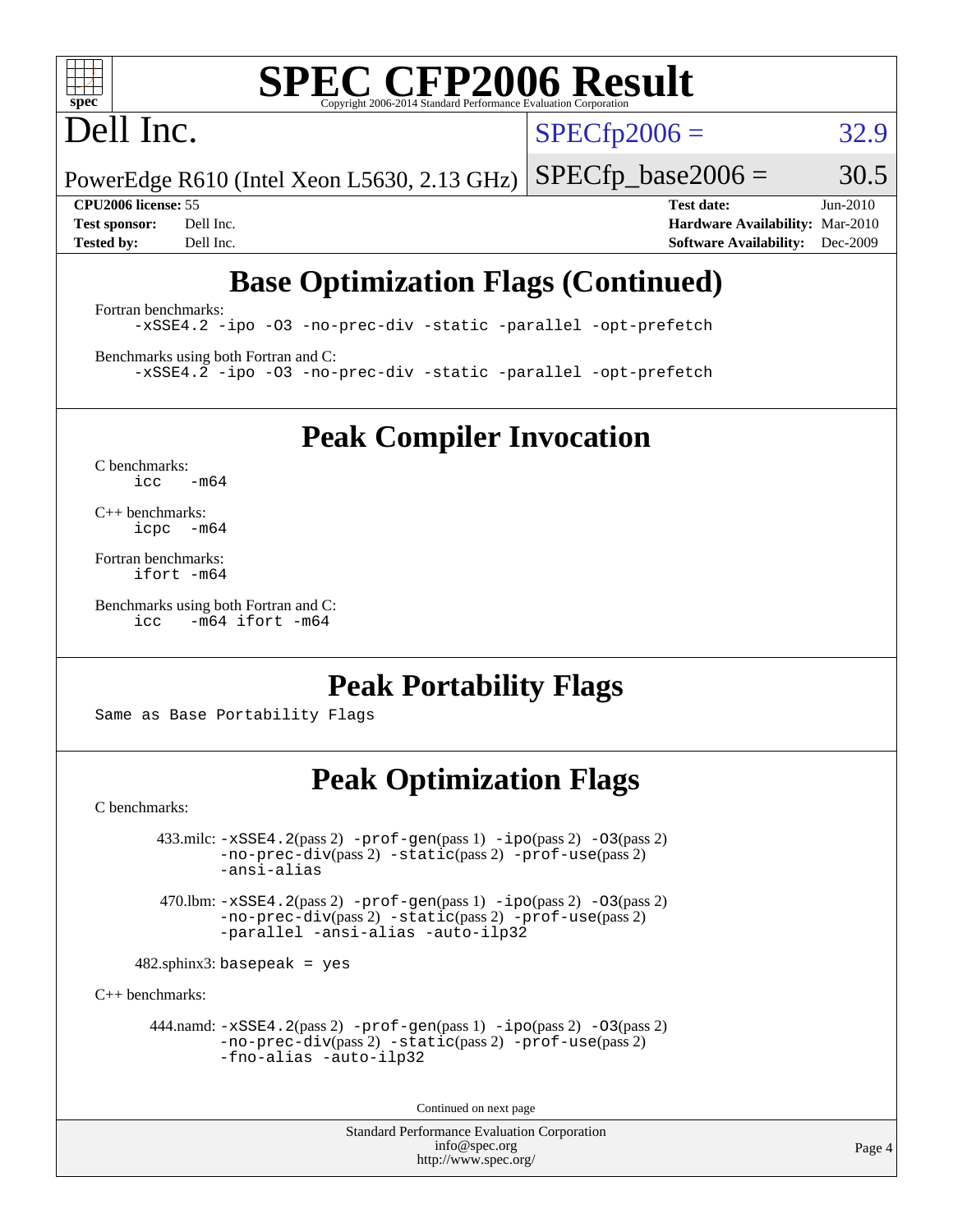

# **[SPEC CFP2006 Result](http://www.spec.org/auto/cpu2006/Docs/result-fields.html#SPECCFP2006Result)**

 $SPECfp2006 = 32.9$  $SPECfp2006 = 32.9$ 

PowerEdge R610 (Intel Xeon L5630, 2.13 GHz)  $SPECTp\_base2006 = 30.5$ 

Dell Inc.

**[CPU2006 license:](http://www.spec.org/auto/cpu2006/Docs/result-fields.html#CPU2006license)** 55 **[Test date:](http://www.spec.org/auto/cpu2006/Docs/result-fields.html#Testdate)** Jun-2010 **[Test sponsor:](http://www.spec.org/auto/cpu2006/Docs/result-fields.html#Testsponsor)** Dell Inc. **[Hardware Availability:](http://www.spec.org/auto/cpu2006/Docs/result-fields.html#HardwareAvailability)** Mar-2010 **[Tested by:](http://www.spec.org/auto/cpu2006/Docs/result-fields.html#Testedby)** Dell Inc. **[Software Availability:](http://www.spec.org/auto/cpu2006/Docs/result-fields.html#SoftwareAvailability)** Dec-2009

## **[Peak Optimization Flags \(Continued\)](http://www.spec.org/auto/cpu2006/Docs/result-fields.html#PeakOptimizationFlags)**

|                                      | 447.dealII: -xSSE4.2(pass 2) -prof-gen(pass 1) -ipo(pass 2) -03(pass 2)<br>$-no-prec-div(pass 2) -static(pass 2) -prof-use(pass 2)$<br>-unroll2 -ansi-alias -scalar-rep- -auto-ilp32                                                  |
|--------------------------------------|---------------------------------------------------------------------------------------------------------------------------------------------------------------------------------------------------------------------------------------|
|                                      | $450.\text{soplex: } -x\text{SSE4}.2(\text{pass 2}) - \text{prof-gen}( \text{pass 1}) - \text{ipo}(\text{pass 2}) - 03(\text{pass 2})$<br>-no-prec-div(pass 2) -static(pass 2) -prof-use(pass 2)<br>-opt-malloc-options=3 -auto-ilp32 |
|                                      | $453.$ povray: $-xSSE4.2(pass2)$ -prof-gen $(pass1)$ -ipo $(pass2)$ -03 $(pass2)$<br>-no-prec-div(pass 2) -static(pass 2) -prof-use(pass 2)<br>-unroll4 -ansi-alias                                                                   |
| Fortran benchmarks:                  |                                                                                                                                                                                                                                       |
|                                      | 410.bwaves: -xSSE4.2 -ipo -03 -no-prec-div -static -opt-prefetch<br>-parallel                                                                                                                                                         |
|                                      | 416.gamess: $-xSSE4$ . $2(pass 2)$ -prof-gen(pass 1) -ipo(pass 2) -03(pass 2)<br>-no-prec-div(pass 2) -static(pass 2) -prof-use(pass 2)<br>-unroll2 -Ob0 -ansi-alias -scalar-rep-                                                     |
|                                      | $434$ .zeusmp: basepeak = yes                                                                                                                                                                                                         |
|                                      | $437$ .leslie3d: basepeak = yes                                                                                                                                                                                                       |
|                                      | 459. GemsFDTD: -xSSE4. 2(pass 2) -prof-gen(pass 1) -ipo(pass 2) -03(pass 2)<br>$-no-prec-div(pass 2) -static(pass 2) -prot-use(pass 2)$<br>-unroll2 -Ob0 -opt-prefetch -parallel                                                      |
|                                      | $465$ .tonto: $-xSSE4$ . 2(pass 2) $-prof-gen(pass 1) -ipo(pass 2) -03(pass 2)$<br>-no-prec-div(pass 2) -static(pass 2) -prof-use(pass 2)<br>-inline-calloc -opt-malloc-options=3 -auto -unroll4                                      |
| Benchmarks using both Fortran and C: |                                                                                                                                                                                                                                       |
|                                      | 435.gromacs: $-xSSE4$ . 2(pass 2) $-prof$ -gen(pass 1) $-ipo$ (pass 2) $-O3$ (pass 2)<br>-no-prec-div(pass 2) -static(pass 2) -prof-use(pass 2)<br>-opt-prefetch -auto-ilp32                                                          |
|                                      | $436.cactusADM: -xSSE4.2(pass 2) -prof-gen(pass 1) -ipo(pass 2) -03(pass 2)$<br>-no-prec-div(pass 2) -static(pass 2) -prof-use(pass 2)<br>-unroll2 -opt-prefetch -parallel -auto-ilp32                                                |
|                                      | 454.calculix: -xSSE4.2 -ipo -03 -no-prec-div -static -auto-ilp32                                                                                                                                                                      |
|                                      | 481.wrf: Same as 454.calculix                                                                                                                                                                                                         |
|                                      |                                                                                                                                                                                                                                       |